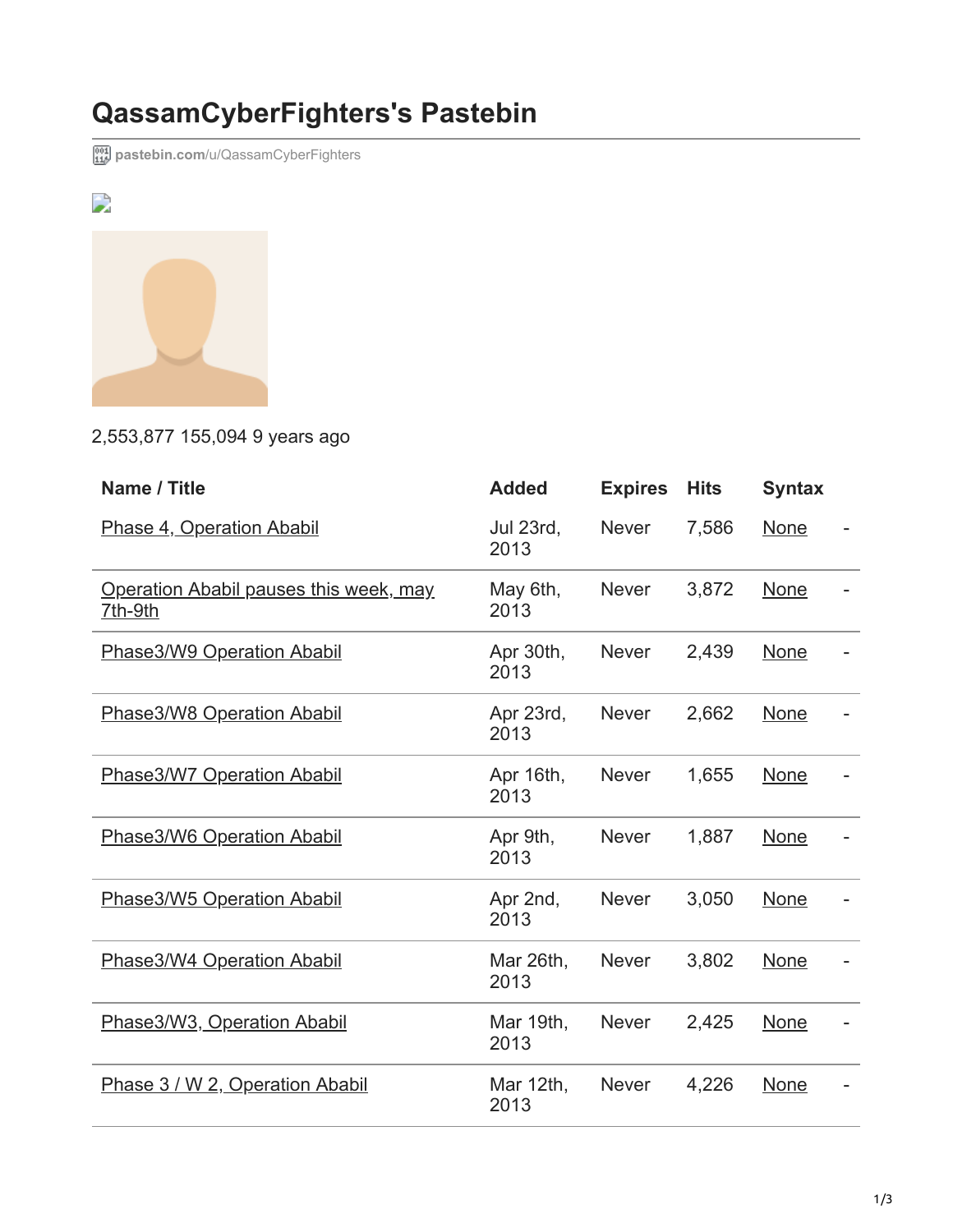| Name / Title                                                    | <b>Added</b>      | <b>Expires</b> | <b>Hits</b> | <b>Syntax</b> |  |
|-----------------------------------------------------------------|-------------------|----------------|-------------|---------------|--|
| Phase 3, Operation Ababil                                       | Mar 5th,<br>2013  | <b>Never</b>   | 6,003       | <b>None</b>   |  |
| <b>Serious Warning, Operation Ababil</b>                        | Feb 19th,<br>2013 | <b>Never</b>   | 2,768       | <b>None</b>   |  |
| <b>Warning, Operation Ababil</b>                                | Feb 12th,<br>2013 | <b>Never</b>   | 3,410       | <b>None</b>   |  |
| Operation Ababil Suspended due to removal<br>of insulting movie | Jan 29th,<br>2013 | <b>Never</b>   | 6,643       | <b>None</b>   |  |
| <b>P2/W7 Operation Ababil</b>                                   | Jan 22nd,<br>2013 | <b>Never</b>   | 2,442       | <b>None</b>   |  |
| <b>P2/W6 Operation Ababil</b>                                   | Jan 15th,<br>2013 | <b>Never</b>   | 3,505       | <b>None</b>   |  |
| P2/W5, Operation Ababil: $2^*2 == 4$                            | Jan 8th,<br>2013  | <b>Never</b>   | 5,363       | <b>None</b>   |  |
| Phase/2, w/4; Operation Ababil                                  | Jan 1st,<br>2013  | <b>Never</b>   | 7,302       | <b>None</b>   |  |
| Operation Ababil, Phase 2, Week 3                               | Dec 25th,<br>2012 | <b>Never</b>   | 3,169       | <b>None</b>   |  |
| <u>المرحلة الثانية / الإسبوع الثاني / عمليّات أبابيل</u>        | Dec 18th,<br>2012 | <b>Never</b>   | 1,256       | <b>None</b>   |  |
| Phase 2/w2 Operation Ababil                                     | Dec 18th,<br>2012 | <b>Never</b>   | 4,267       | <b>None</b>   |  |
| <b>Phase 2 Operation Ababil</b>                                 | Dec 10th,<br>2012 | <b>Never</b>   | 18,033      | <b>None</b>   |  |
| المرحلة الثانية عمليات الأبابيل                                 | Dec 10th,<br>2012 | <b>Never</b>   | 1,318       | <b>None</b>   |  |
| الاسبوع السادس لعمليات الابابيل                                 | Oct 23rd,<br>2012 | <b>Never</b>   | 1,193       | <b>None</b>   |  |
| The 6th Week, Operation Ababil                                  | Oct 23rd,<br>2012 | <b>Never</b>   | 5,117       | <b>None</b>   |  |
| الإسبوع الخامس، عمليات أبابيل : 8 == 0 !                        | Oct 16th,<br>2012 | <b>Never</b>   | 1,350       | <b>None</b>   |  |
| The 5th Week, Operation Ababil: $8 == 0!$                       | Oct 16th,<br>2012 | <b>Never</b>   | 7,885       | <b>None</b>   |  |